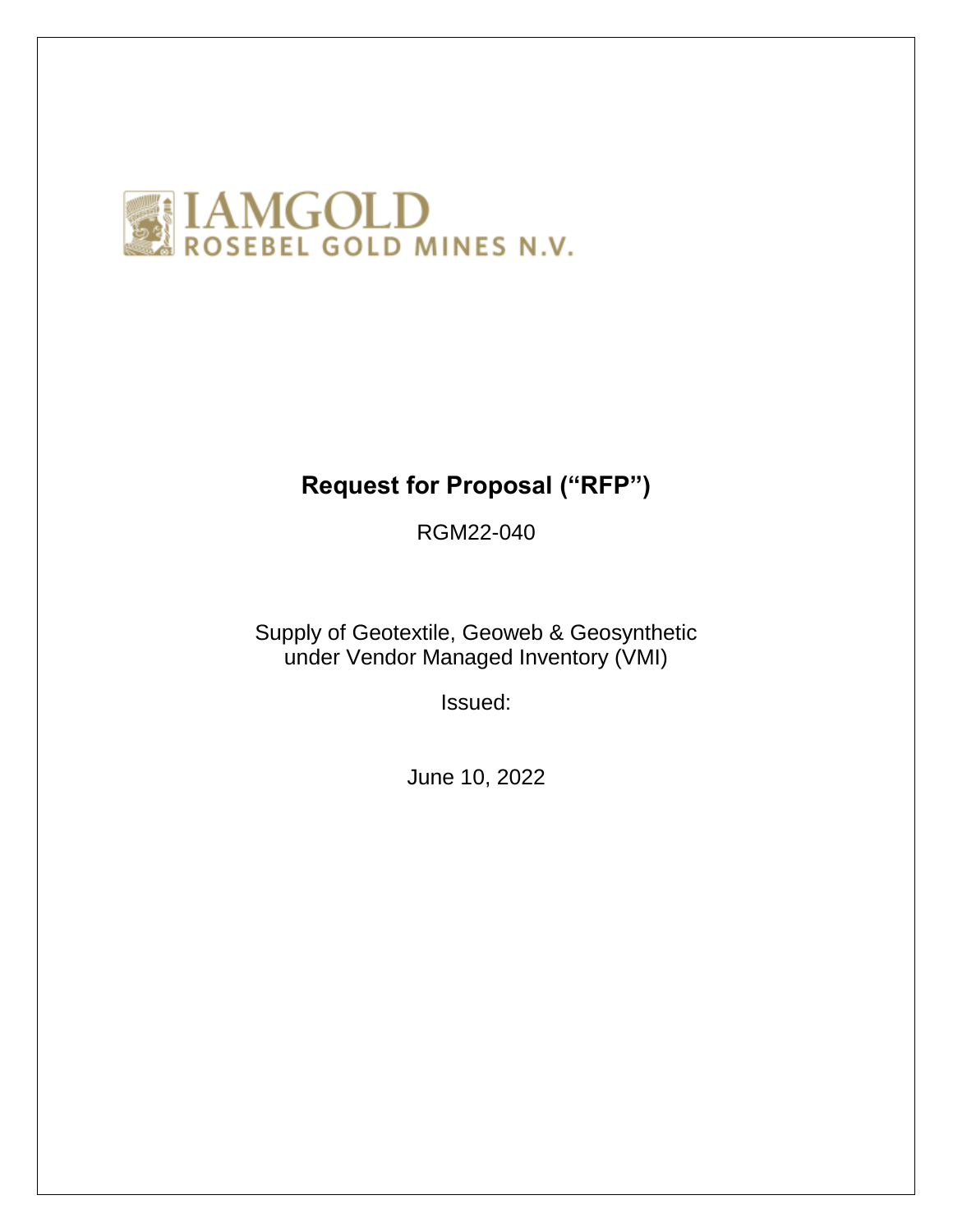# **1. INTRODUCTION**

Rosebel Gold Mines N.V. (hereinafter referred to as "Rosebel") requests proposals for the Supply of Geotextile, Geoweb & Geosynthetic based on the following mode of supply:

# **Vendor Managed Inventory (VMI)**

- Supplier to have Geotextile, Geoweb & Geosynthetic ("goods") available to Rosebel at agreed location (the "store") administered and under the control of the said supplier. Preference will be given to in-country or onsite location.
- Payment becomes due only when goods are withdrawn from the store of the supplier.
- Rosebel will provide onsite meals to personnel.
- Supplier shall at his own expense provide all lodging, manpower, equipment and tools necessary to perform the job.
- The management of the inventory shall be in accordance with the stocking principle agreed to.
- Supplier will provide monthly stock report to Rosebel. The report shall include all the transactions and the actual stock level information of each product.
- Supplier shall keep a true and exact record of all goods in its possession under VMI and shall give Rosebel access to such record on written demand.

# **1.1 Contract description**

Supply of Geotextile, Geoweb & Geosynthetic

#### **1.2 Nature of the Contract**

Unit rate

#### **1.3 Contract duration**

September 1, 2022 through August 31, 2024

#### **1.4 Deadline for Proposals**

Proposals must be submitted on or before **2:00pm, July 8, 2022,** via email to the address below with subject line: Supply of Geotextile, Geoweb & Geosynthetic

Name: Crifta Faerber-Gomes

Title: Senior Specialist Category Management E-mail: [crifta\\_faerber-gomes@iamgold.com](mailto:crifta_faerber-gomes@iamgold.com)

Any bids submitted after the deadline will be rejected.

#### **1.5 Questions and Clarifications**

Requests for information related to this RFP should be addressed via below e-mail no later than **2:00pm, June 17, 2022**.

Name: Crifta Faerber-Gomes Title: Senior Specialist Category Management E-mail: crifta\_faerber-gomes@iamgold.com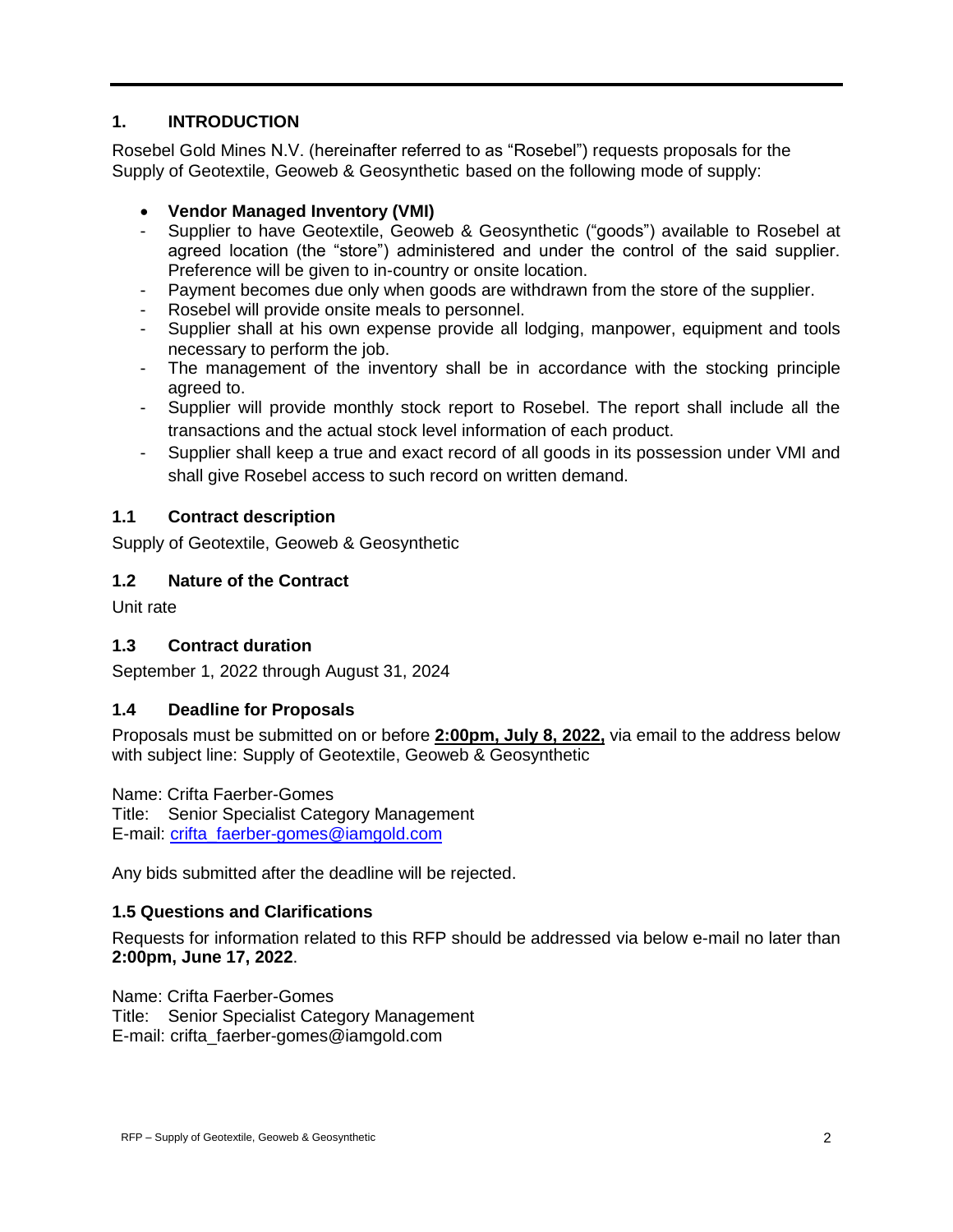All answers will be provided via e-mail and all questions and answers will be shared with all bidders. The source of each question will be held in confidence.

#### **1.6 Submission of Bids**

The bidder shall submit two documents clearly showing heading "Supply of Geotextile, Geoweb & Geosynthetic - Technical Offer" and "Supply of Geotextile, Geoweb & Geosynthetic - Financial Offer".

#### **Documents submittal checklist** Technical Offer

The technical offer should meet all technical requirements.

- o Introductory letter
- $\circ$  Technical Qualifications, Experience with similar projects, Approach & Ability
- o HSE Policies, Procedures & Safe Work Plan
- o Quality and Durability of product

#### Financial Offer

Template "Annex 2 Price list" to be completed

Prices shall be in USD and include validity period. Pricing should be fixed, preferably for the duration of the contract. RGM has a tax exemption agreement with the government of Suriname and therefore tax should not be included in pricing.

Factors that may affect price increase to be included i.e. price index.

#### **1.7 Evaluation Criteria**

Selection criteria are based on a 100 point evaluation.

| <b>Criteria</b>                                                                  | Points on 100 point basis |
|----------------------------------------------------------------------------------|---------------------------|
| Introductory Letter, Technical Qualifications, Experience,<br>Approach & Ability | 15 points                 |
| Quality and Durability of Product                                                | 20 points                 |
| <b>HSE Policies, Procedures</b>                                                  | 15 points                 |
| Cost proposal                                                                    | 40 points                 |
| Responsiveness of the bidder                                                     | 10 points                 |

#### **1.8 Changes to Proposals**

The proposal submitted is irrevocable by the bidder. Bidders will not be permitted to alter their proposals once they have been submitted.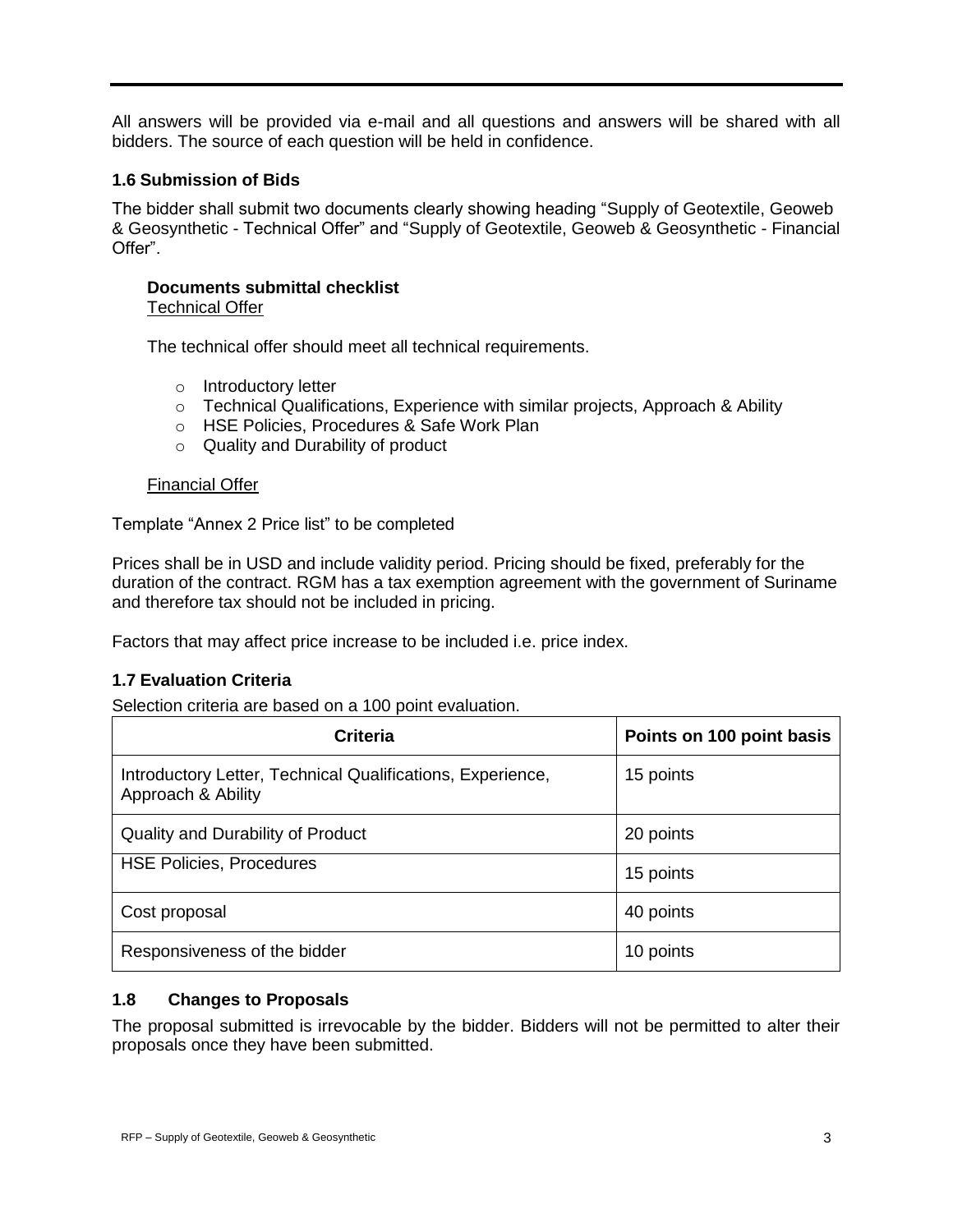# **1.9 Proposal Validity**

Proposals are required to be valid for (60) days.

#### **1.10 Liability for Costs, Expenses and Information**

Rosebel will not be liable for any costs or expenses incurred by any bidder including, without limitation, any expenses incurred in the preparation and submissions of the proposal. Rosebel do not make any representation or give any warranty as to the accuracy, currency, or completeness of the information provided in this RFP. Rosebel accept no liability for any error, omission, or misleading information contained herein.

# **1.11 Alternative Proposals**

Bidders are encouraged to propose alternative proposals for consideration by Rosebel. Alternate proposals that the bidder feels may offer additional advantages to Rosebel must be submitted at the same time as the main proposal. They should be prioritised and the benefits of each alternative proposal must be clearly stated.

Rosebel reserve the right to accept or reject proposed alternatives as it sees fit, and to claim for itself the financial benefit of a substitution. Rejection by Rosebel of the proposed alternatives is final. Rosebel is not obligated to give any reason for its rejection of alternative proposals.

#### **1.12 Right to Clarify and Negotiate**

Rosebel without liability, cost, or penalty may in its sole discretion and at any time after proposal submission may seek clarification from the bidder or negotiate items relating to the proposal.

Rosebel may request bidder to confirm in writing any statement made by the bidder in relation to the clarification or negotiation.

Any written information received by Rosebel in response to a clarification or negotiation will be considered an integral part of the bidder's proposal.

#### **1.13 Award of Contract**

Contract will be awarded to the lowest priced, technically qualified bidder. Rosebel reserves the right to accept or reject any or all bids at any time prior to awarding a contract.

| Date       | Event                                         |
|------------|-----------------------------------------------|
| 2022-06-10 | <b>RFP</b> sent                               |
| 2022-06-17 | Clarification request deadline                |
| 2022-06-24 | <b>Clarification response</b>                 |
| 2022-07-08 | Deadline bid submission                       |
| 2022-07-15 | Proposal analysis completed                   |
| 2022-08-12 | Final negotiation(s) and upplier(s) selection |
| 2022-09-01 | Contract start                                |

#### **1.14 RFP Schedule of events**

This timeline is subject to change. Any change will be communicated to all bidders.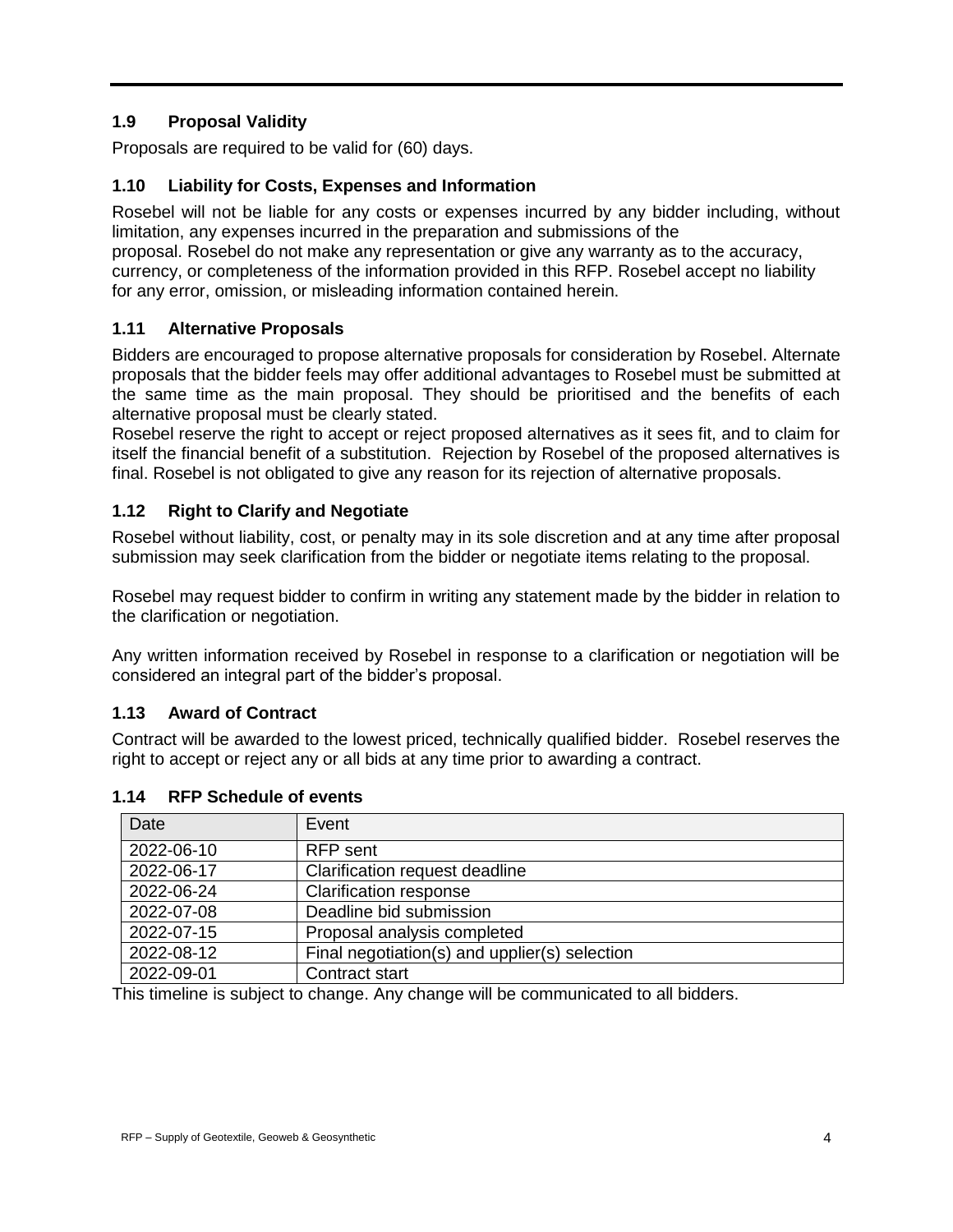#### **2 APPENDICES**

**Annex 1: Proposal Letter**

**Annex 2: Price List**

**Annex 3: Rosebel Standard Terms and Conditions Goods & Services [https://rosebelgoldmines.sr/media/1295/rgm-tc-std-2018-08-standard-tc](https://rosebelgoldmines.sr/media/1295/rgm-tc-std-2018-08-standard-tc-goods_services.pdf)[goods\\_services.pdf](https://rosebelgoldmines.sr/media/1295/rgm-tc-std-2018-08-standard-tc-goods_services.pdf)**